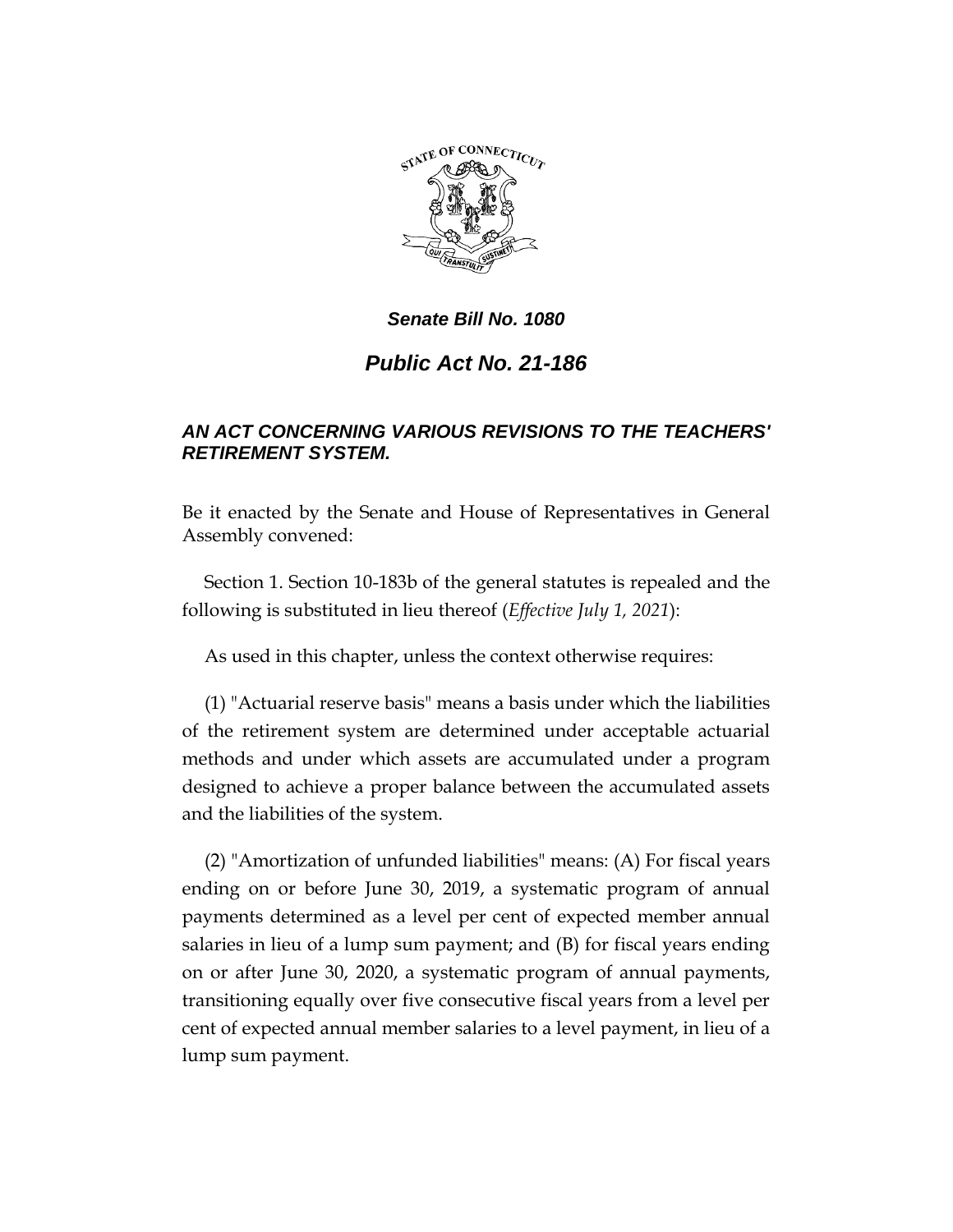(3) "Annual salary" means the annual salary rate for service as a Connecticut teacher during a school year but not including unused sick leave, unused vacation, terminal pay, coaching or extra duty assignments, unless compensation for coaching or extra duty assignment was included in salary for which contributions were made prior to July 1, 1971. In no event shall annual salary include amounts determined by the board to be included for the purpose of inflating the member's average annual salary. The inclusion in annual salary of amounts paid to the member, in lieu of payment by the employer for the cost of benefits, insurance, or individual retirement arrangements which in prior years had been paid by the employer and not included in the member's annual salary, shall be prima facie evidence that such amounts are included for the purpose of inflating the member's average annual salary. Annual salary shall not (A) include payments the timing of which may be directed by the member, (B) include payments to a superintendent pursuant to an individual contract between such superintendent and a board of education, of amounts which are not included in base salary, or (C) exceed the maximum amount allowed under Section 401(a)(17) of the Internal Revenue Code for the applicable limitation year, provided in no event shall the limitation under Section 401(a)(17) of the Internal Revenue Code apply to the annual salary of a member whose membership began prior to January 1, 1996, if such limitation would reduce the amount of the member's annual salary below the amount permitted for calculation of the member's retirement benefit under chapter 167a, without regard to the limitation under Section 401(a)(17) of the Internal Revenue Code. Annual salary shall include amounts paid to the member during a sabbatical leave during which mandatory contributions were remitted, provided such member returned to full-time teaching for at least five full years following the completion of such leave.

(4)"Average annual salary" means the average annual salary received during the three years of highest salary.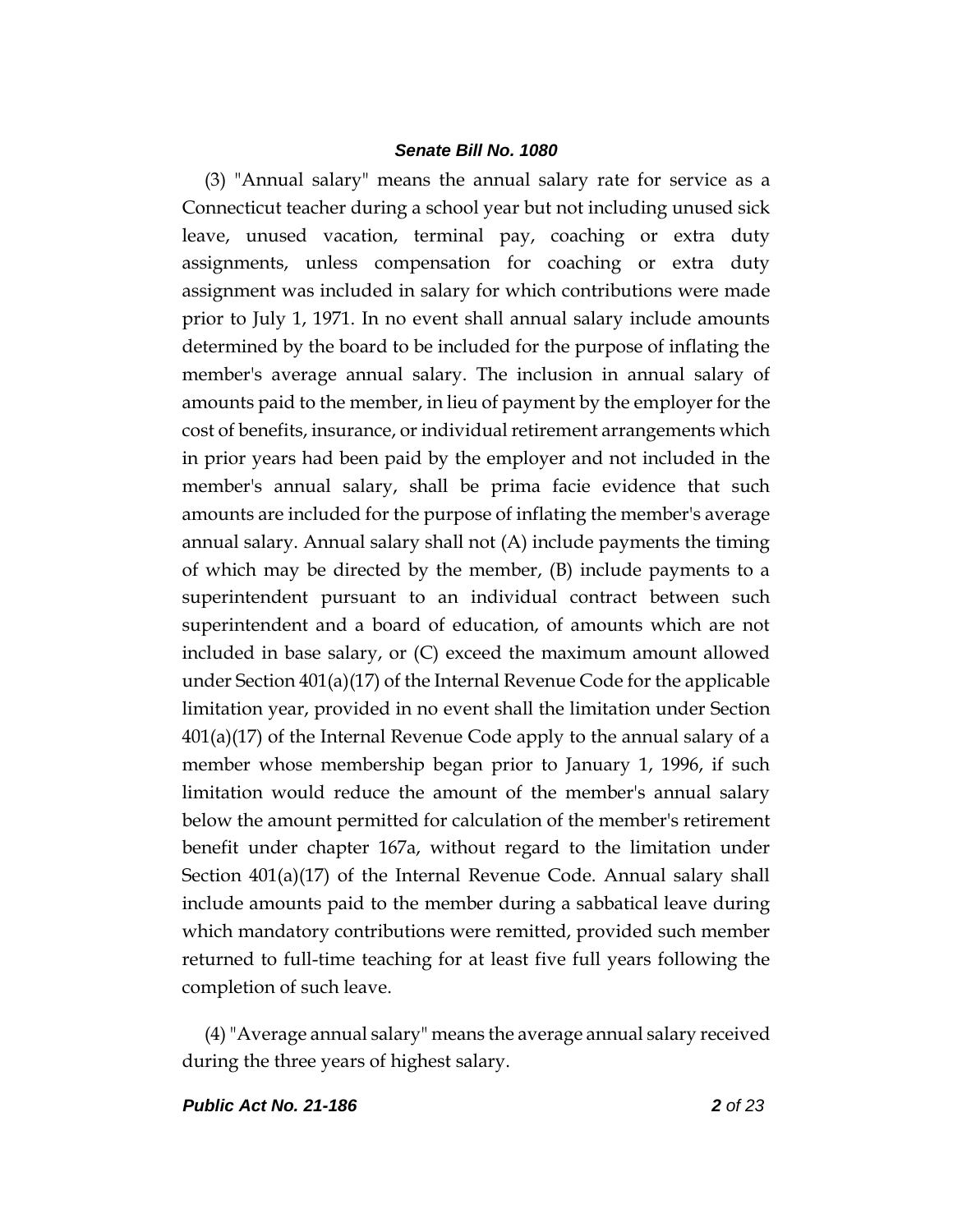(5) "Board" means the Teachers' Retirement Board.

(6) "Child" means a natural child, an adopted child, or a stepchild of a deceased member who has been a stepchild for at least one year immediately prior to the date on which the member died. A child is a "dependent child" of a deceased member if at the time of the member's death (A) the member was living with the child or providing or obligated to provide, by agreement or court order, a reasonable portion of the support of the child, and (B) the child (i) is unmarried and has not attained age eighteen, or (ii) is disabled and such disability began prior to the child's attaining age eighteen.

(7) "Contributions" means amounts withheld pursuant to this chapter and paid to the board by an employer from compensation payable to a member. Prior to July 1, 1989, "mandatory contributions" are contributions required to be withheld under this chapter and consist of five per cent regular contributions and "one per cent contributions". From July 1, 1989, to June 30, 1992, "mandatory contributions" are contributions required to be withheld under this chapter and consist of five per cent regular contributions and one per cent health contributions. From July 1, 1992, to June 30, 2004, "mandatory contributions" are contributions required to be withheld under this chapter and consist of six per cent "regular contributions" and one per cent health contributions. From July 1, 2004, to December 31, 2017, "mandatory contributions" are contributions required to be withheld under this chapter and consist of six per cent regular contributions and one and one-fourth per cent health contributions. From January 1, 2018, to December 31, 2019, inclusive, "mandatory contributions" are contributions required to be withheld under this chapter and consist of seven per cent "regular contributions" and one and one-fourth per cent health contributions. On and after January 1, 2020, "mandatory contributions" are contributions required to be withheld under this chapter and consist of seven per cent "regular contributions" and one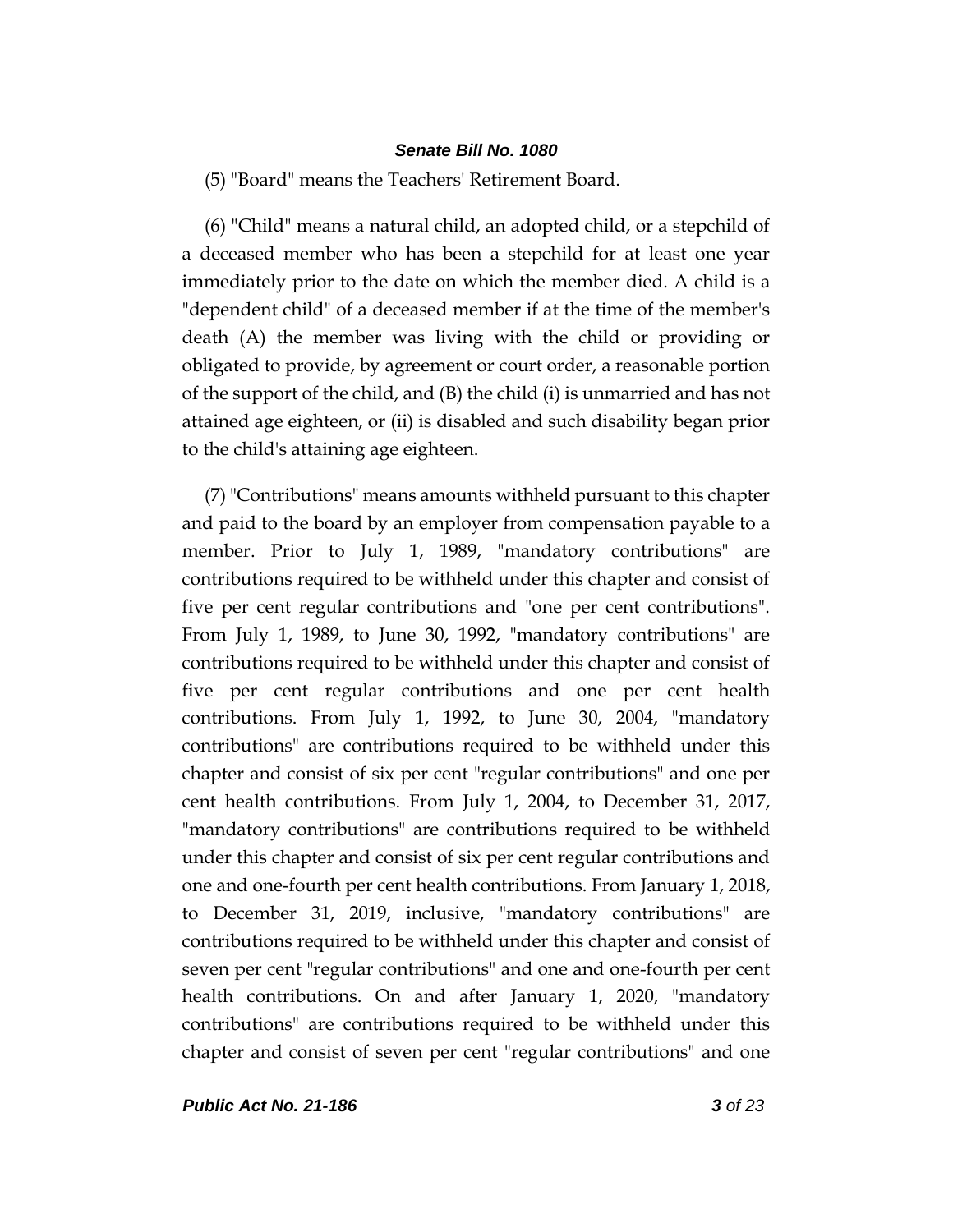and one-fourth per cent health contributions, except that no health contributions shall be required for an employee of the state that (A) has completed the vesting service necessary to receive health benefits provided to retired state employees, and (B) does not participate in any group health insurance plans maintained for retired teachers. Nothing in this subdivision shall affect any other obligation of such a state employee to contribute to the state's retiree health care trust fund. "Voluntary contributions" are contributions by a member authorized to be withheld under section 10-183i, as amended by this act.

(8) "Credited interest" means interest at the rate from time to time fixed by the board consistent with industry standards and practices. Such interest shall be applied to a member's account based on the balance as of the previous June thirtieth. Credited interest shall be assessed on any mandatory contributions which were due but not remitted prior to the close of the school year for which salary was paid.

(9)"Current service" means service rendered in the current fiscal year.

(10) "Dependent former spouse" means a former spouse of a deceased member who (A) has in his or her care a dependent child of the deceased member; and (B) was receiving, or was entitled to receive, from the deceased member at the time of the death of the deceased member, at least one-half of his or her support; and (C) has not remarried; and (D) is the parent of the child or adopted the child while married to the member and before the child attained age eighteen or, while married to the member, both of them adopted the child before the child attained age eighteen.

(11) "Dependent parent" means a parent of a deceased member who (A) has reached the age of sixty-five; and (B) has not married after the death of the member; and (C) was receiving at least one-half of his or her support from the member at the time of the member's death and files proof of such support within two years of the date of the member's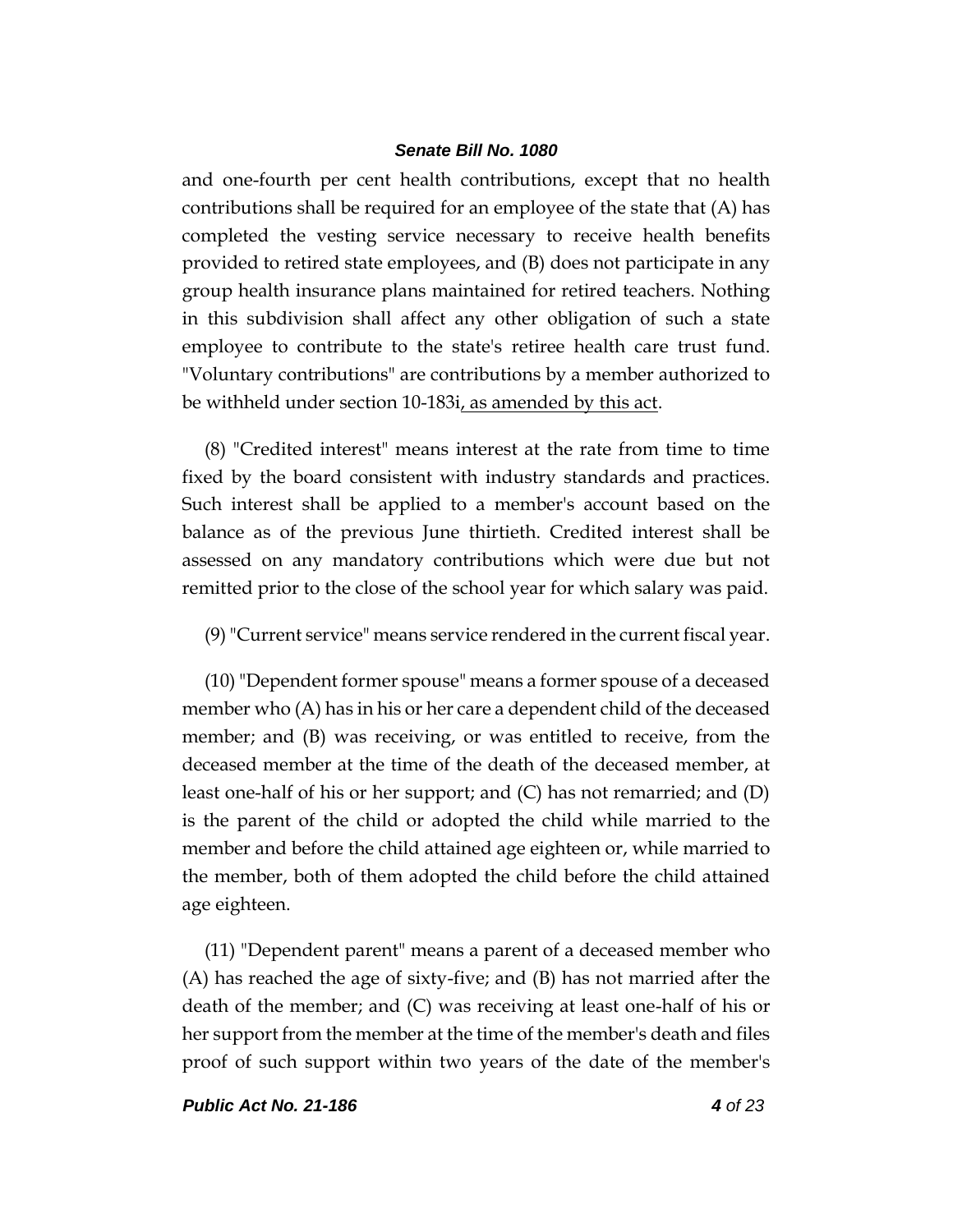death; and (D) is not receiving, or entitled to a federal or state old age benefit based on the parent's own earnings, equal to or greater than the amount the parent would be entitled to as a dependent parent under this chapter. A "parent of a deceased member" is (i) the mother or father of a deceased member; or (ii) a stepparent of a deceased member by a marriage entered into before the member attained age sixteen; or (iii) an adopting parent of a deceased member who adopted the deceased member before the member attained age sixteen.

(12) "Designated beneficiary" means a person designated on a form prescribed by the board by a member to receive amounts which become payable under this chapter as the result of the member's death whether before or after retirement. If a designated beneficiary is not living at the time of the death of a member, the amounts that would have been payable to the designated beneficiary shall be paid to the member's estate.

(13) "Disabled" means the inability to perform any teaching service, whether or not such service is performed full-time or part-time, in a public or nonpublic school or a nonschool setting, on a volunteer basis or for compensation, within or without the state, or engage in any substantial gainful activity by reason of any medically determinable physical or mental impairment **[**which**]** that (A) is permanent or can be expected to last continually for not less than twelve months from the onset of such impairment, or (B) can be expected to result in death or to be of long-continued and indefinite duration, except that during the first twenty-four months that a member is receiving a disability allowance, "disabled" means the inability to perform the usual duties of his occupation by reason of any such impairment.

(14) "Employer" means an elected school committee, a board of education, the State Board of Education, the Office of Early Childhood, the Board of Regents for Higher Education or any of the constituent units, the governing body of the Children's Center and its successors,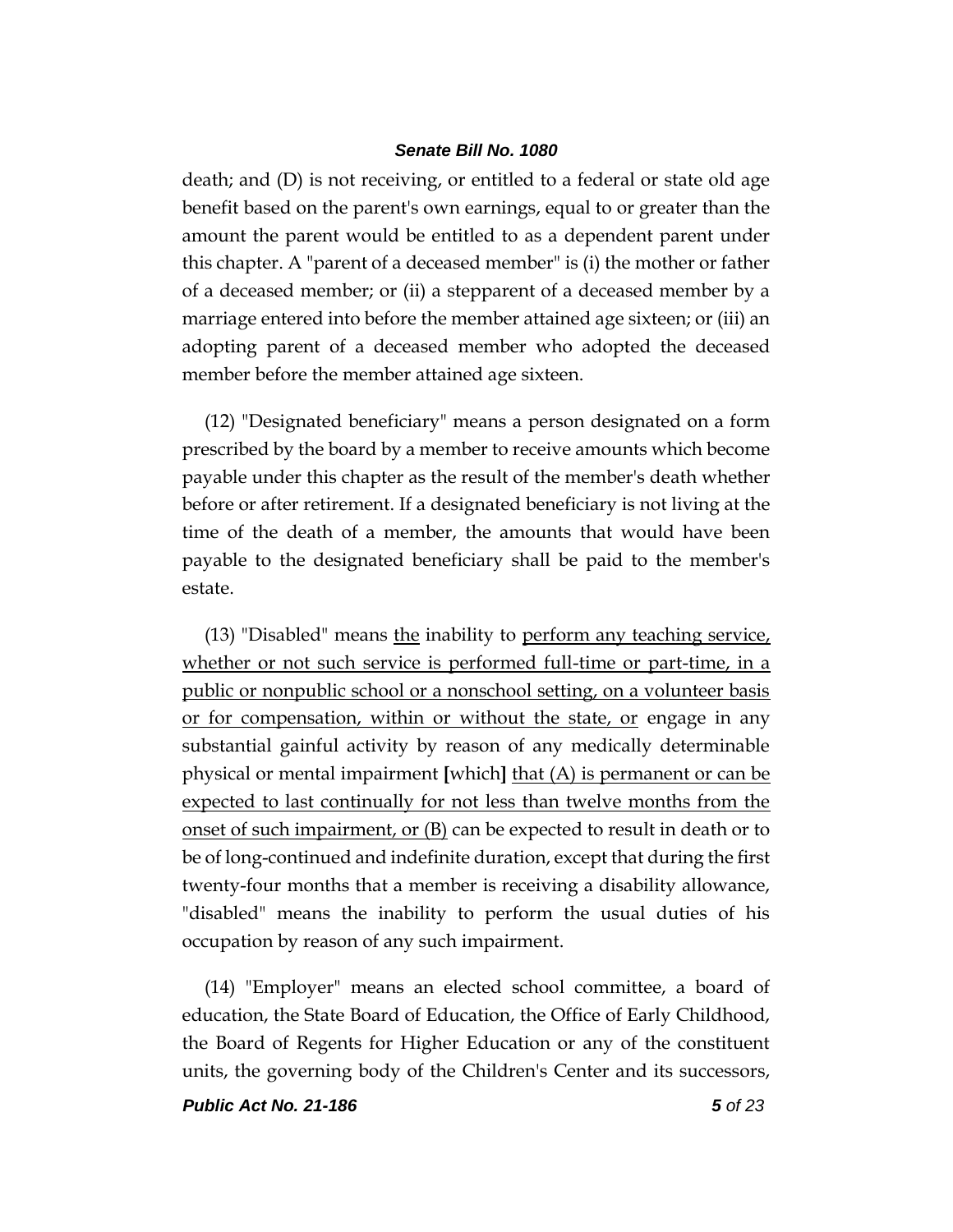the E. O. Smith School and any other activity, institution or school employing members.

(15) "Formal leave of absence" means any absence from active service in the public schools of Connecticut formally granted by a member's employer as evidenced by contemporary records of the employer, provided in the case of an absence due to illness, medical or other evidence of such illness may, at the discretion of the Teachers' Retirement Board, be accepted in lieu of evidence of the formal granting of a leave.

(16) "Formal application of retirement" means  $(A)$  the member's application, birth certificate or notarized statement supported by other evidence satisfactory to the board, in lieu thereof, (B) records of service, **[**when**]** if such records are required by the board to determine a salary rate or years of creditable service,  $(C)$  a statement of payment plan, **[**and,**]** including, if applicable, the fixed period of time selected by a member under Plan C or the coparticipant's share designated under <u>Plan D, (D)</u> in the case of an application for a disability benefit, a physician's or an advanced practice registered nurse's statement of health, and (E) any other documentation required by the board.

(17) "Funding" means the accumulation of assets in advance of the payment of retirement allowances in accordance with a definite actuarial program.

(18) "Member" means any Connecticut teacher employed for an average of at least one-half of each school day, except that no teacher who under any provision of the general statutes elects not to participate in the system shall be a member unless and until the teacher elects to participate in the system. Members teaching in a nonpublic school classified as a public school by the board under the provisions of this section may continue as members as long as they continue as teachers in such school even if the school ceases to be so classified. A former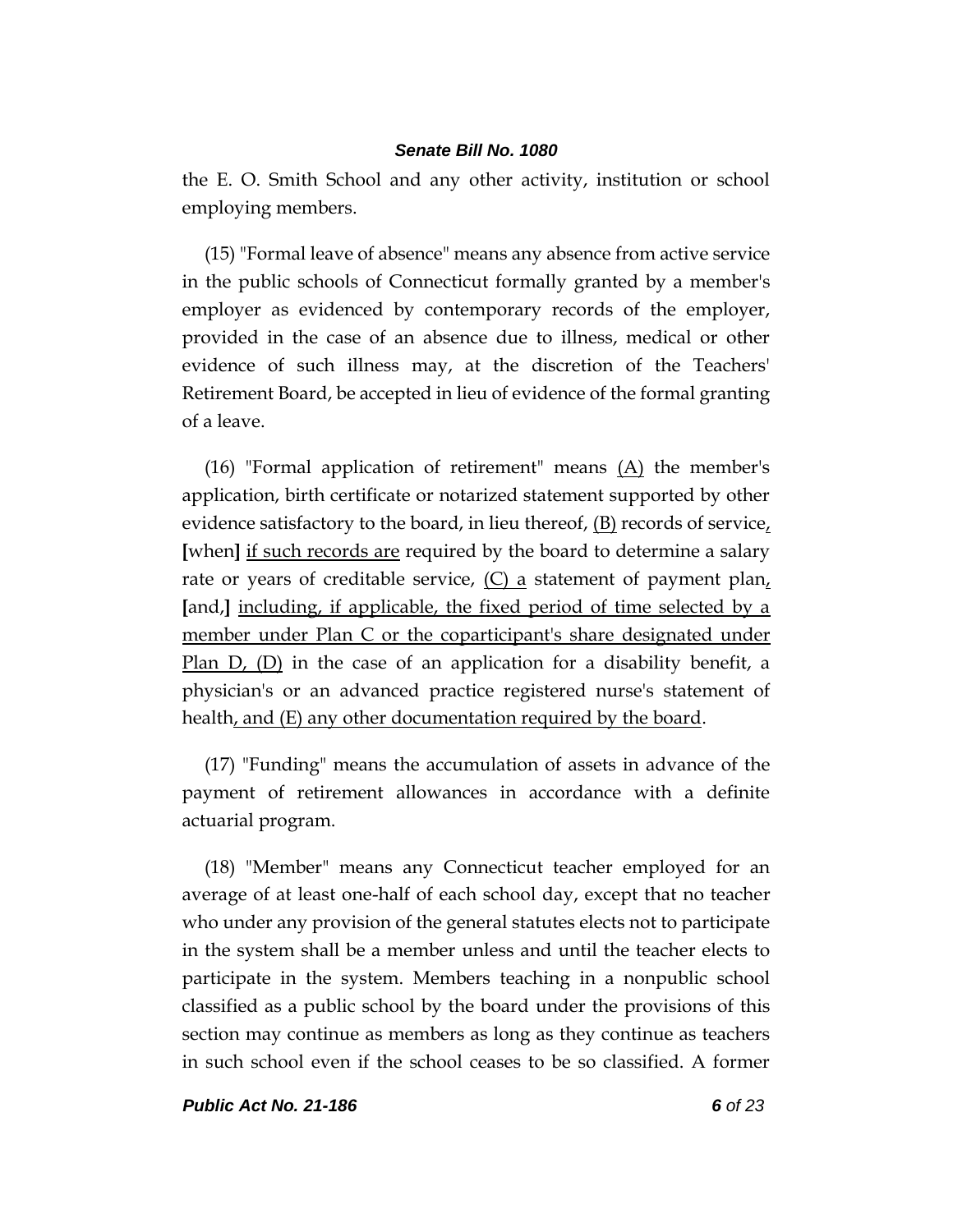teacher who has not withdrawn his or her accumulated contributions shall be an "inactive member". A member who, during the period of a formal leave of absence granted by his or her employer, but not exceeding an aggregate of ten school months, continues to make mandatory contributions to the board, retains his or her status as an active member.

(19) "Normal cost" means the amount of contribution which the state is required to make into the retirement fund in order to meet the actuarial cost of current service.

(20) "Public school" means any day school conducted within or without this state under the orders and superintendence of a duly elected school committee, a board of education, the State Board of Education, the Office of Early Childhood, the board of governors or any of its constituent units, the E. O. Smith School, the Children's Center and its successors, the State Education Resource Center established pursuant to section 10-4q of the 2014 supplement to the general statutes, revision of 1958, revised to January 1, 2013, the State Education Resource Center established pursuant to section 10-357a, joint activities of boards of education authorized by subsection (b) of section 10-158a and any institution supported by the state at which teachers are employed or any incorporated secondary school not under the orders and superintendence of a duly elected school committee or board of education but located in a town not maintaining a high school and providing free tuition to pupils of the town in which it is located, and which has been approved by the State Board of Education under the provisions of part II of chapter 164, provided that such institution or such secondary school is classified as a public school by the retirement board.

(21) "Retirement allowance" means payments for life derived from member contributions, including credited interest, and contributions from the state.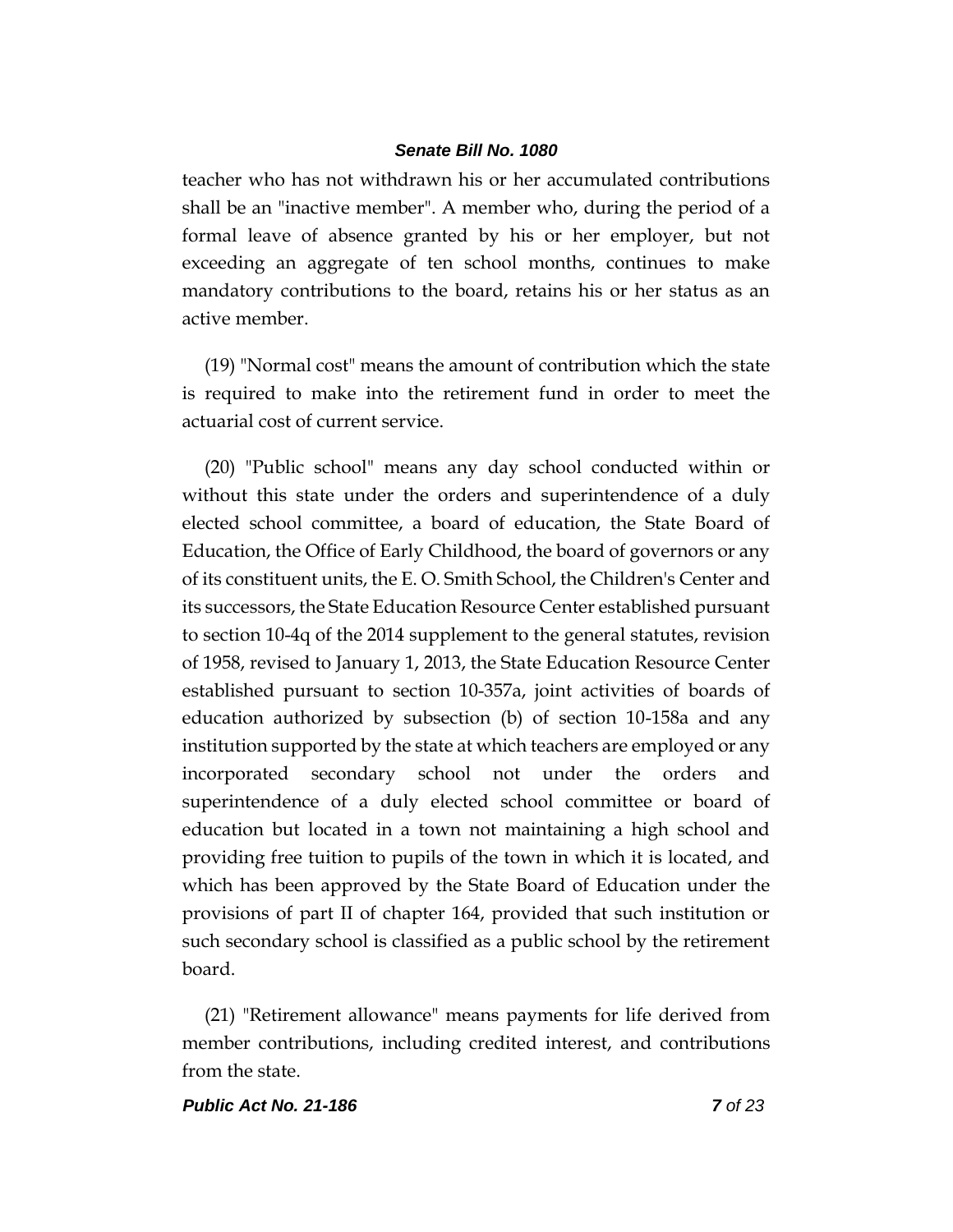(22) "School year" means the twelve months ending on June thirtieth of each year.

(23) "Surviving spouse" means a widow or widower of a deceased member who (A) was living with the member at the time of the member's death, or receiving, or entitled by court order or agreement to receive, regular support payments from the member, and (B) has not remarried.

(24) "Survivors" means a surviving spouse, a dependent former spouse, a dependent child and a dependent parent.

# (25) "System" means the Connecticut teachers' retirement system.

(26) "Teacher" means (A) any teacher, permanent substitute teacher, principal, assistant principal, supervisor, assistant superintendent or superintendent employed by the public schools in a professional capacity while possessing a certificate or permit issued by the State Board of Education, provided on and after July 1, 1975, such certificate shall be for the position in which the person is then employed, except as provided for in section 10-183qq, (B) certified personnel who provide health and welfare services for children in nonprofit schools, as provided in section 10-217a, under an oral or written agreement, (C) any person who is engaged in teaching or supervising schools for adults if the annual salary paid for such service is equal to or greater than the minimum salary paid for a regular, full-time teaching position in the day schools in the town where such service is rendered, (D) a member of the professional staff of the State Board of Education, the Office of Early Childhood, or of the Board of Regents for Higher Education or any of the constituent units, and (E) a member of the staff of the State Education Resource Center established pursuant to section 10-4q of the 2014 supplement to the general statutes, revision of 1958, revised to January 1, 2013, or the State Education Resource Center established pursuant to section 10-357a, employed in a professional capacity while

*Public Act No. 21-186 8 of 23*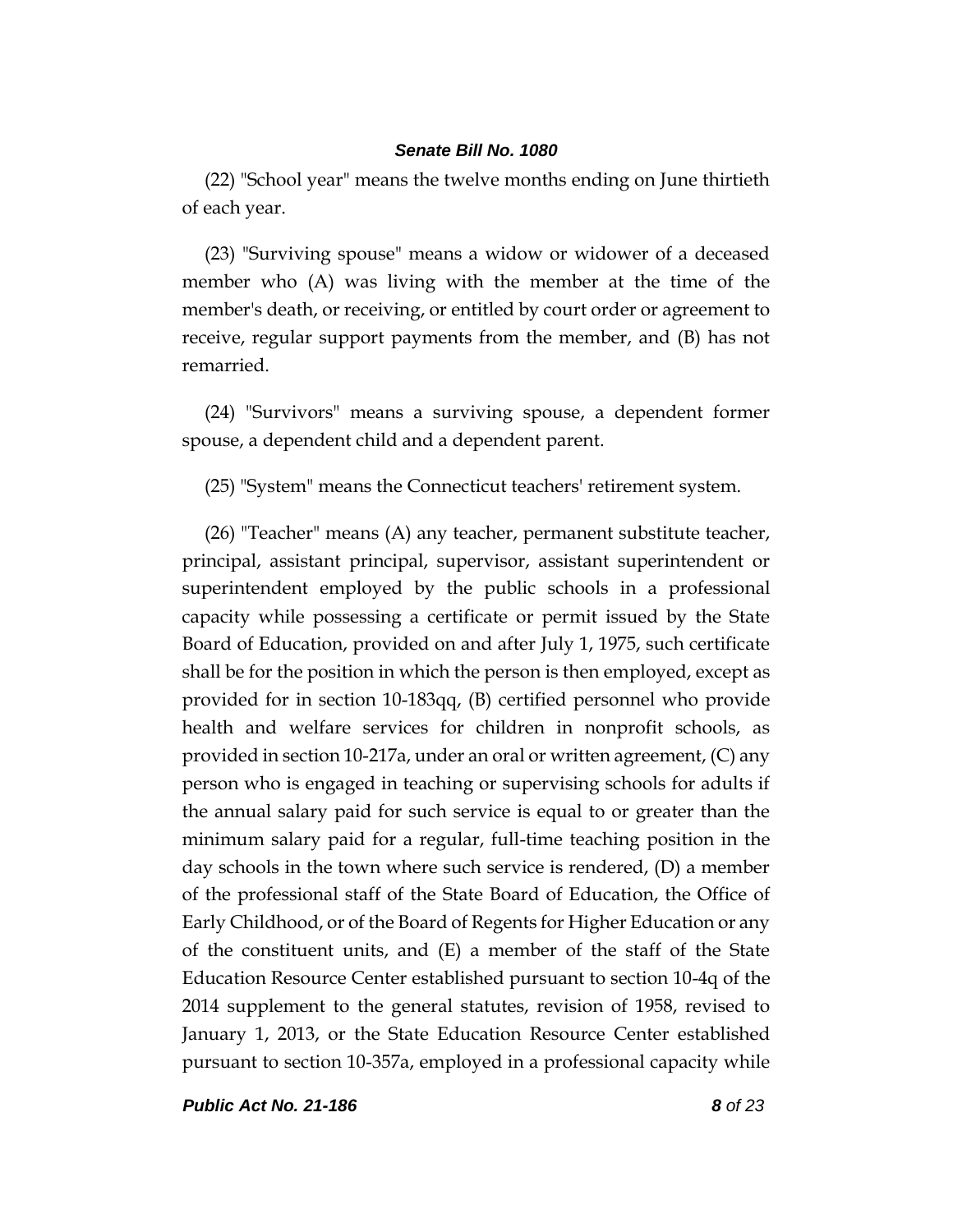possessing a certificate or permit issued by the State Board of Education. A "permanent substitute teacher" is one who serves as such for at least ten months during any school year.

(27) "Unfunded liability" means the actuarially determined value of the liability for service before the date of the actuarial valuation less the accumulated assets in the retirement fund.

(28) "Internal Revenue Code" means the Internal Revenue Code of 1986, or any subsequent corresponding internal revenue code of the United States, as from time to time amended, and any regulations promulgated under or interpretations of said code that may affect this chapter.

(29) "Limitation year" means the twelve-month period beginning each July first and ending each June thirtieth.

Sec. 2. Section 10-183f of the general statutes is repealed and the following is substituted in lieu thereof (*Effective July 1, 2021*):

(a) A member is eligible to receive a normal retirement benefit **[**who**]** if such member (1) has attained age sixty and has accumulated twenty years of credited service in the public schools of Connecticut, or (2) has attained any age and has accumulated thirty-five years of credited service, at least twenty-five years of which are service in the public schools of Connecticut.

(b) A member is eligible to receive a proratable retirement benefit **[**who**]** if such member has attained age sixty prior to termination of service and has accumulated at least ten years of credited service in the public schools of Connecticut.

(c) A member is eligible to receive an early retirement benefit **[**who**]** if such member has accumulated twenty-five years of credited service at least twenty years of which are service in the public schools of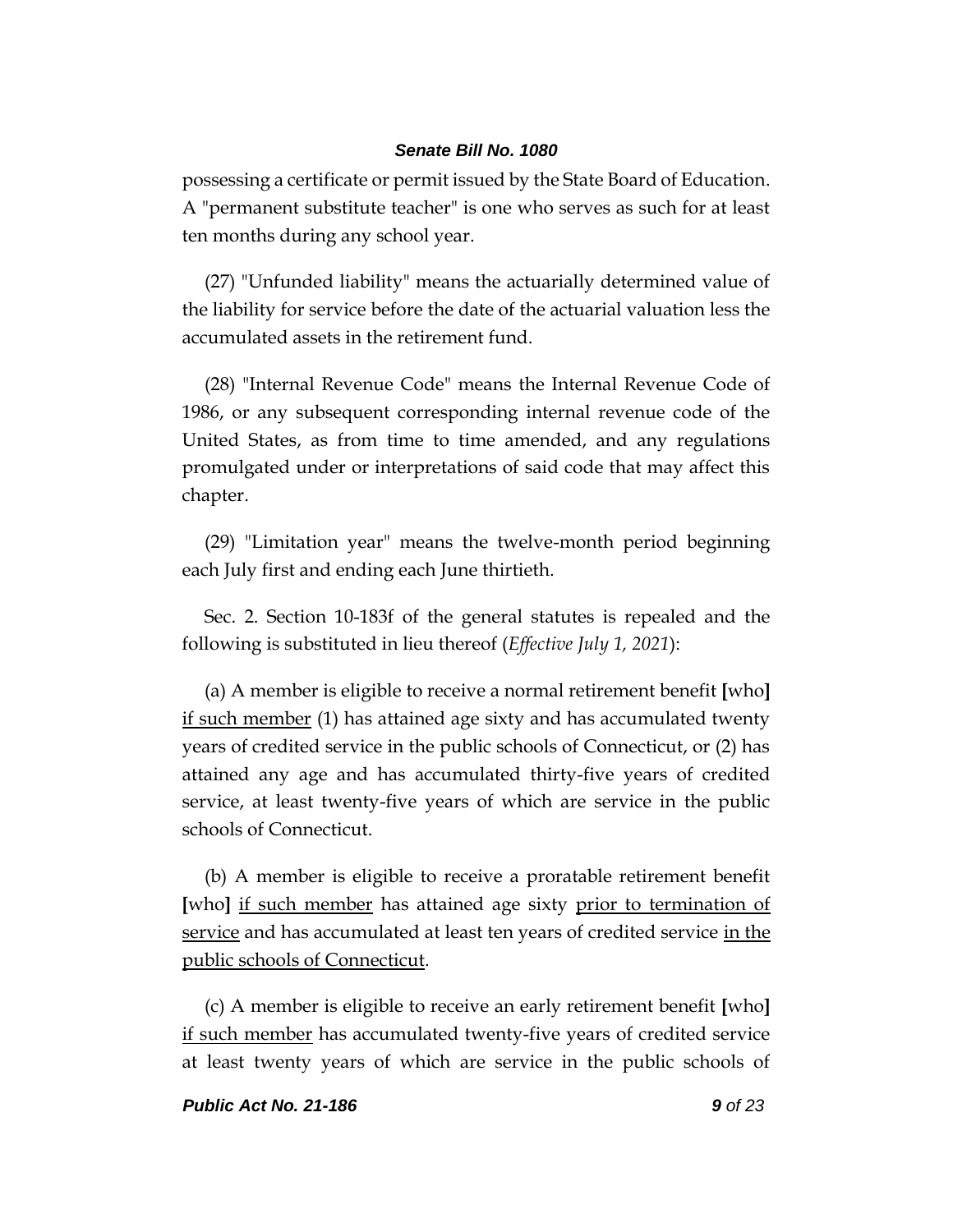Connecticut, or **[**who**]** if such member has attained the age of fifty-five and has accumulated at least twenty years of credited service, at least fifteen of which are service in the public schools of Connecticut.

(d) A member is eligible to receive a deferred vested retirement benefit beginning at age sixty **[**who**]** if such member: (1) Has accumulated ten years of credited service in the public schools of Connecticut; and (2) terminates service before becoming eligible for any other retirement benefit; and (3) leaves his or her accumulated contributions with the system.

(e) Repealed by P.A. 79-541, S. 5, 6.

(f) The survivors of a member who dies (1) while in service in the public schools of Connecticut, (2) within two months after withdrawal from such service and prior to the effective date of such member's retirement or (3) while receiving a disability benefit under section 10- 183aa, as amended by this act, shall receive survivors' benefits. **[**, except that, if a member who has elected a coparticipant option, under section 10-183j, dies after such option becomes effective, such coparticipant option shall be given effect and no survivors' benefits shall be payable.**]** Before any survivors' benefits are paid, the board shall receive such applications and other documents and information as it deems necessary.

(g) Notwithstanding any provision of this chapter, pursuant to Section 401(a)(9) of the Internal Revenue Code, a member shall begin receiving benefits under this chapter no later than April first of the calendar year following the calendar year in which (1) the member attains age seventy and one-half, or seventy-two for members who attain such age on or after January 1, 2020, or (2) if the member retires after age seventy and one-half, **[**the**]** or seventy-two for members who attain such age on or after January 1, 2020, in the calendar year in which such member retires.

#### *Public Act No. 21-186 10 of 23*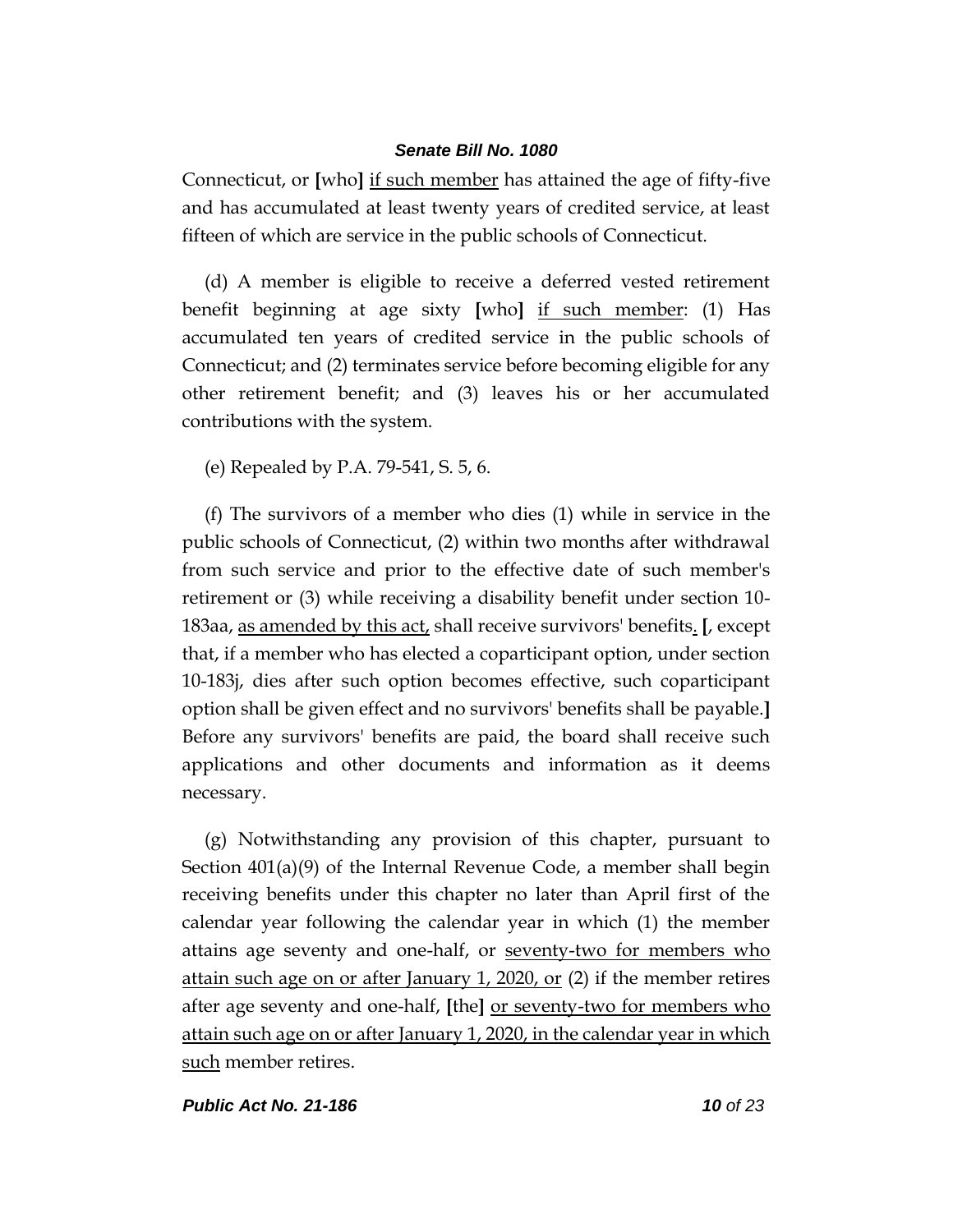Sec. 3. Subsection (a) of section 10-183i of the general statutes is repealed and the following is substituted in lieu thereof (*Effective July 1, 2021*):

(a) A member may make voluntary contributions to the system and may, no more than once, withdraw such voluntary contributions from the system under rules of the board. Any voluntary contribution shall be made solely by payroll deduction of an amount subject to state, federal or local tax in the tax or income year in which such voluntary contribution is made. Voluntary contributions shall be subject to the limitations imposed under Section 415(c) of the Internal Revenue Code for the applicable limitation year. Such contributions shall earn credited interest. Upon retirement such member shall elect to receive the accumulated contributions plus credited interest either in a lump sum or in the form of an actuarially equivalent annuity for life. Such lump sum, **[**or**]** if elected, shall be paid not later than three months after the effective date of retirement, except the board may delay payment of such lump sum in the case of extenuating circumstances. If such delay occurs, the board shall submit a written notice to the member explaining the nature of the extenuating circumstances and an estimate as to when such lump sum shall be paid. Payment of such annuity, if elected, shall **[**be paid or commenced to be paid**]** commence when the first payment of such member's other retirement benefit is made. If such member dies before the effective date of his or her retirement, the accumulated contributions plus credited interest shall be paid to such member's designated beneficiary.

Sec. 4. Section 10-183*l* of the general statutes is repealed and the following is substituted in lieu thereof (*Effective July 1, 2021*):

(a) (1) On and after July 1, 1991, the management of the system shall continue to be vested in the Teachers' Retirement Board, whose members shall include the Treasurer, the Secretary of the Office of Policy and Management and the Commissioner of Education, or their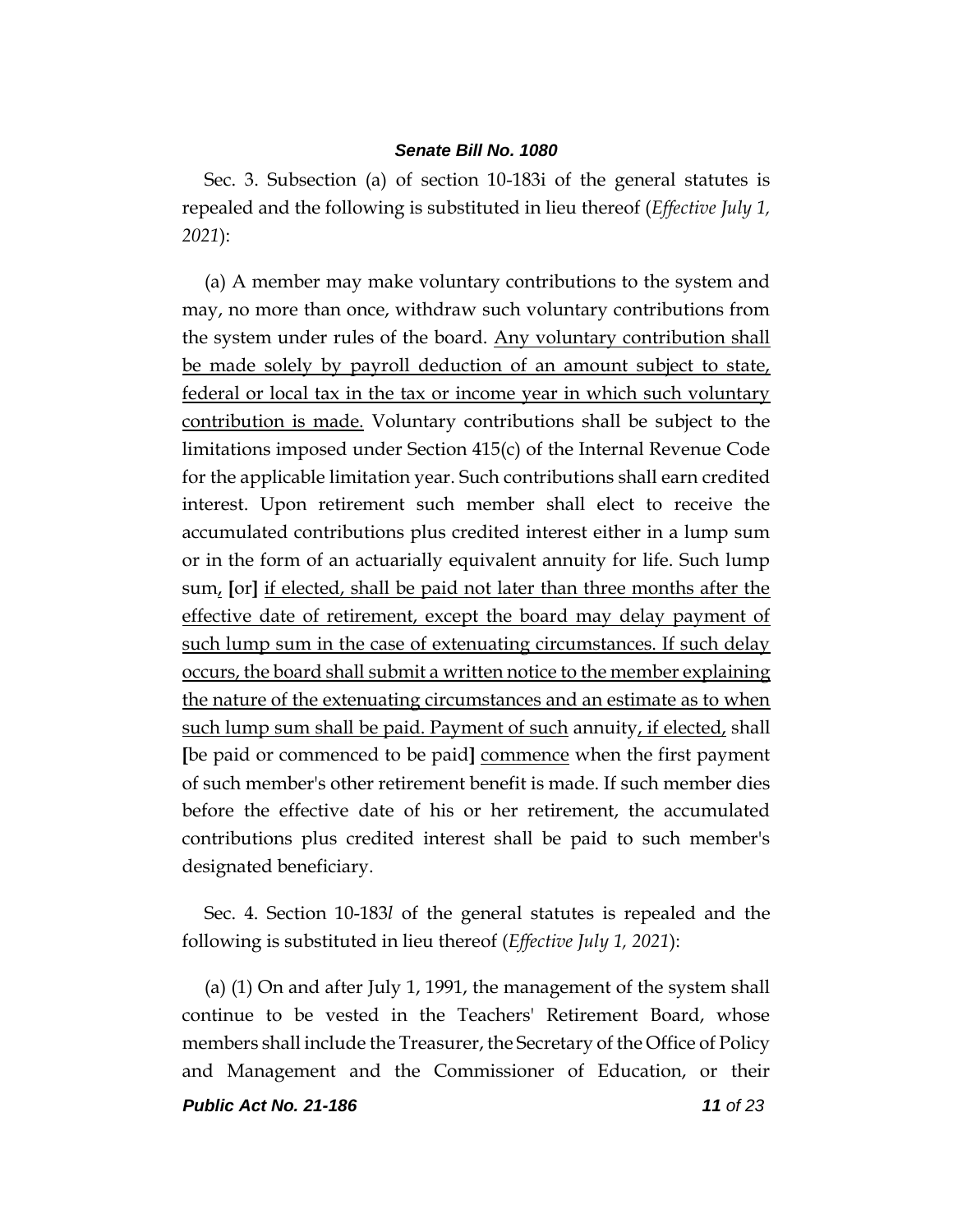designees, who shall be voting members of the board, ex officio. (2) On or before June 15, 1985, and quadrennially thereafter, the members of the system shall elect from their number, in a manner prescribed by said board, two persons to serve as members of said board for terms of four years beginning July first following such election. Both of such persons shall be active teachers who shall be nominated by the members of the system who are not retired and elected by all the members of the system. On or before July 1, 1991, and quadrennially thereafter, the members of the system shall elect from their number, in a manner prescribed by said board, three persons to serve as members of said board for terms of four years beginning July first following such election. Two of such persons shall be retired teachers who shall be nominated by the retired members of the system and elected by all the members of the system and one shall be an active teacher who shall be nominated by the members of the system who are not retired and elected by all the members of the system. (3) On or before July 1, 2011, and quadrennially thereafter, the members of the system shall elect from their number, in a manner prescribed by said board, one person to serve as a member of said board for a term of four years beginning July first following such election. Such person shall be an active teacher who shall be nominated by the members of the system who are not retired, elected by all the members of the system and a member of an exclusive representative of a teachers' bargaining unit that is not represented by the members of the board elected under subdivision (2) of this subsection. (4) If a vacancy occurs in the positions filled by the members of the system who are not retired, said board shall elect a member of the system who is not retired to fill the unexpired portion of the term. If a vacancy occurs in the positions filled by the retired members of the system, said board shall elect a retired member of the system to fill the unexpired portion of the term. The Governor shall appoint five public members to said board in accordance with the provisions of section 4-9a, one of whom shall be the mayor, first selectman or chief elected official of a municipality. On and after **[**the effective date of this section**]** October 31, 2017, the Governor shall fill the

*Public Act No. 21-186 12 of 23*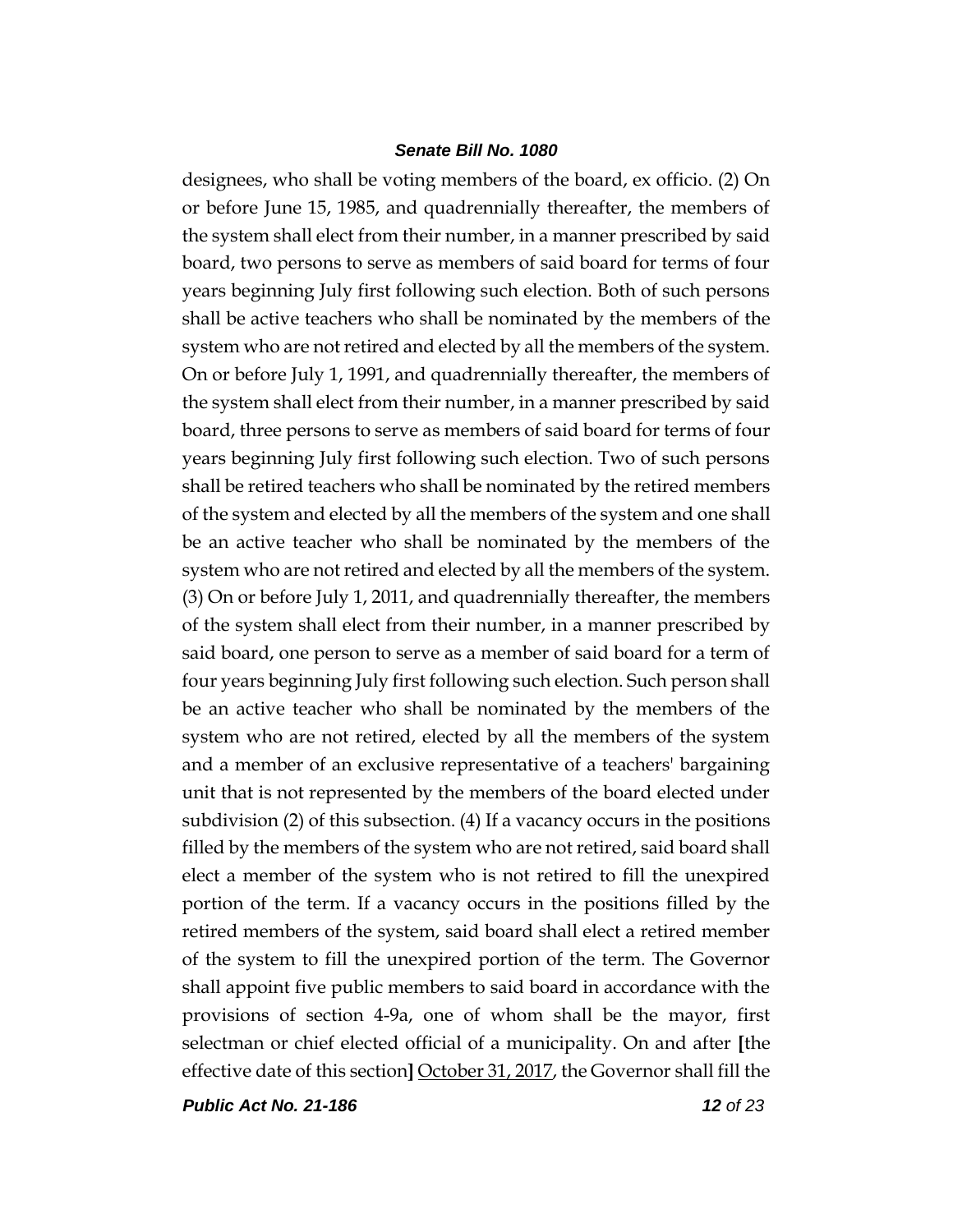next vacant position on the board that is appointed by the Governor with a person who is the mayor, first selectman or chief elected official of a municipality. The members of the board shall serve without compensation, but shall be reimbursed for any expenditures or loss of salary or wages which they incur through service on the board. **[**All decisions of the board shall require the approval of six members of the board or a majority of the members who are present, whichever is greater**]** A majority of the membership of the board shall constitute a quorum for the transaction of any business.

(b) In carrying out its duties, the board may employ **[**a secretary**]** a chief administrator with a title established by the board, who shall also serve as secretary of the board, an administrative officer and such **[**clerical and other assistance**]** staff as may be necessary. Their salaries shall be paid by said board with the approval of the Secretary of the Office of Policy and Management. Said board shall employ the services of one or more actuaries, each of which shall be an individual or firm having on its staff a fellow of the Society of Actuaries, to carry out the actuarial duties of this section and sections 10-183b, <u>as amended by this</u> act, 10-183r, and 10-183z and for such related purposes as the board deems advisable. The cost of such services shall be charged to the funds provided for in section 10-183r. Said board shall arrange for such actuary to prepare an actuarial valuation of the assets and liabilities of the system as of June 30, 1980, and at least once every two years thereafter. On the basis of reasonable actuarial assumptions approved by the board, such actuary shall determine the **[**normal cost**]** actuarially determined employer contribution required to meet the actuarial cost of current service and the unfunded accrued liability. Commencing December 1, 2002, such valuation shall be completed prior to December first biennially. Said board shall adopt all needed actuarial tables and may adopt regulations and rules not inconsistent with this chapter, including regulations and rules for payment of purchased service credits and repayment of previously withdrawn accumulated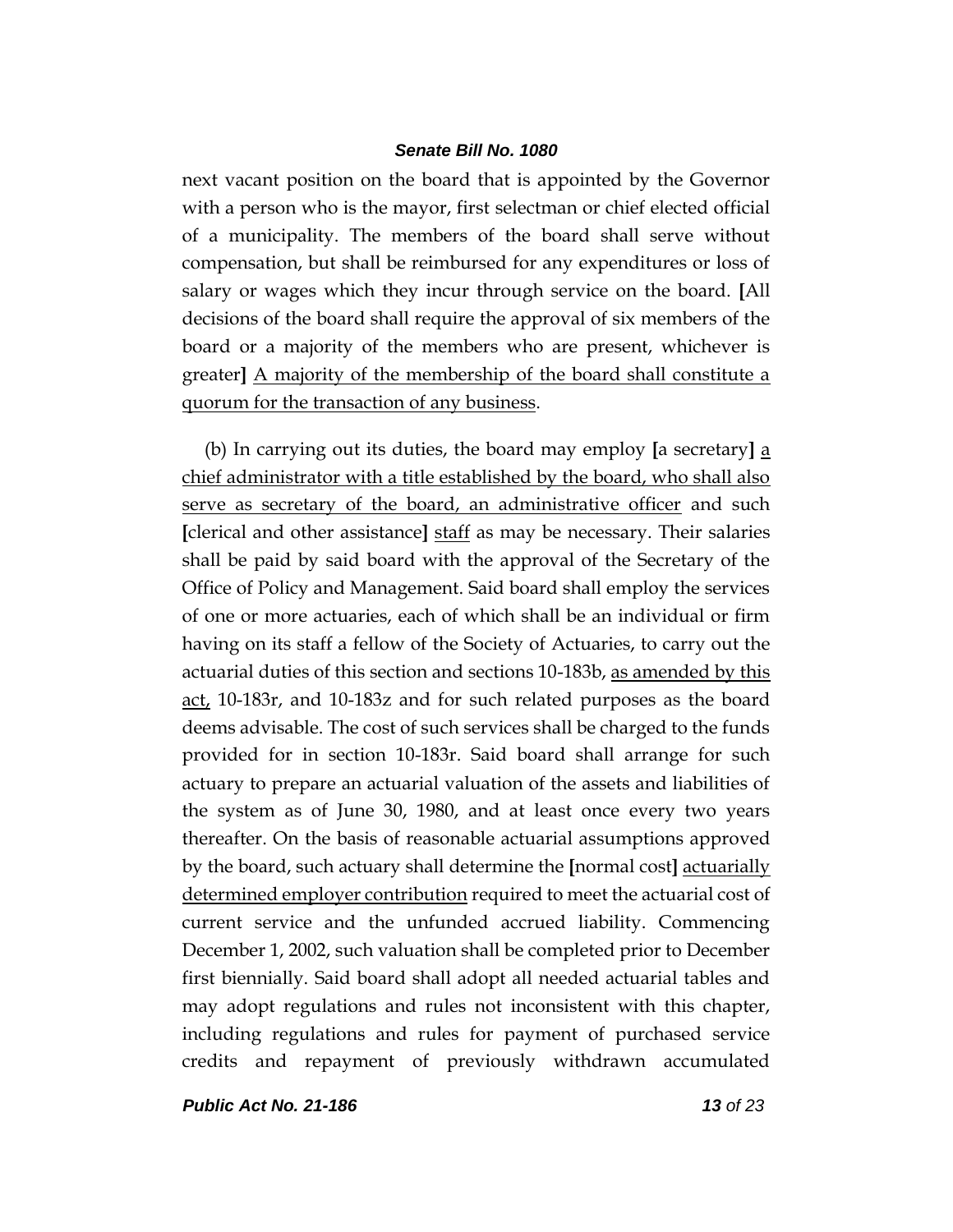contributions. Said board shall establish **[**such funds as are**]** an operational budget necessary for the management of the system. The board may enter into such contractual agreements, in accordance with established procedures, as may be necessary for the discharge of its duties.

Sec. 5. Section 10-183p of the general statutes is repealed and the following is substituted in lieu thereof (*Effective July 1, 2021*):

**[**(a) Any member of either the state employees retirement system or the teachers' retirement system, if eligible to belong to the other or in accordance with the provisions of subsection (h) of section 5-160 or section 5-192e, may transfer from the one to which such member belongs to the other or prior to the first of the month following three months after June 28, 1985, to an alternate retirement program, as defined in subsection (u) of section 5-154, when authorized to do so, in the case of a transfer between said systems or a transfer from the teachers' retirement system to an alternate retirement program, by the concurrent action of the State Employees Retirement Commission and the Teachers' Retirement Board. No person shall be eligible to membership in more than one such system or program at the same time, provided nothing contained herein shall affect the rights of any person who, on June 18, 1953, was a member of both systems. Any member of the teachers' retirement system who elects or has elected to participate in an alternate retirement program shall receive a refund of all contributions made by him into said system in lieu of any benefits under said system. Any former state employee who was, during such employee's period of employment, eligible to belong to either the state employees retirement system or the teachers' retirement system and who withdrew from the state employees retirement system after July 1, 1940, to become a member of the teachers' retirement system may be credited in the teachers' retirement system with such member's period of state service upon making application in writing to the secretary of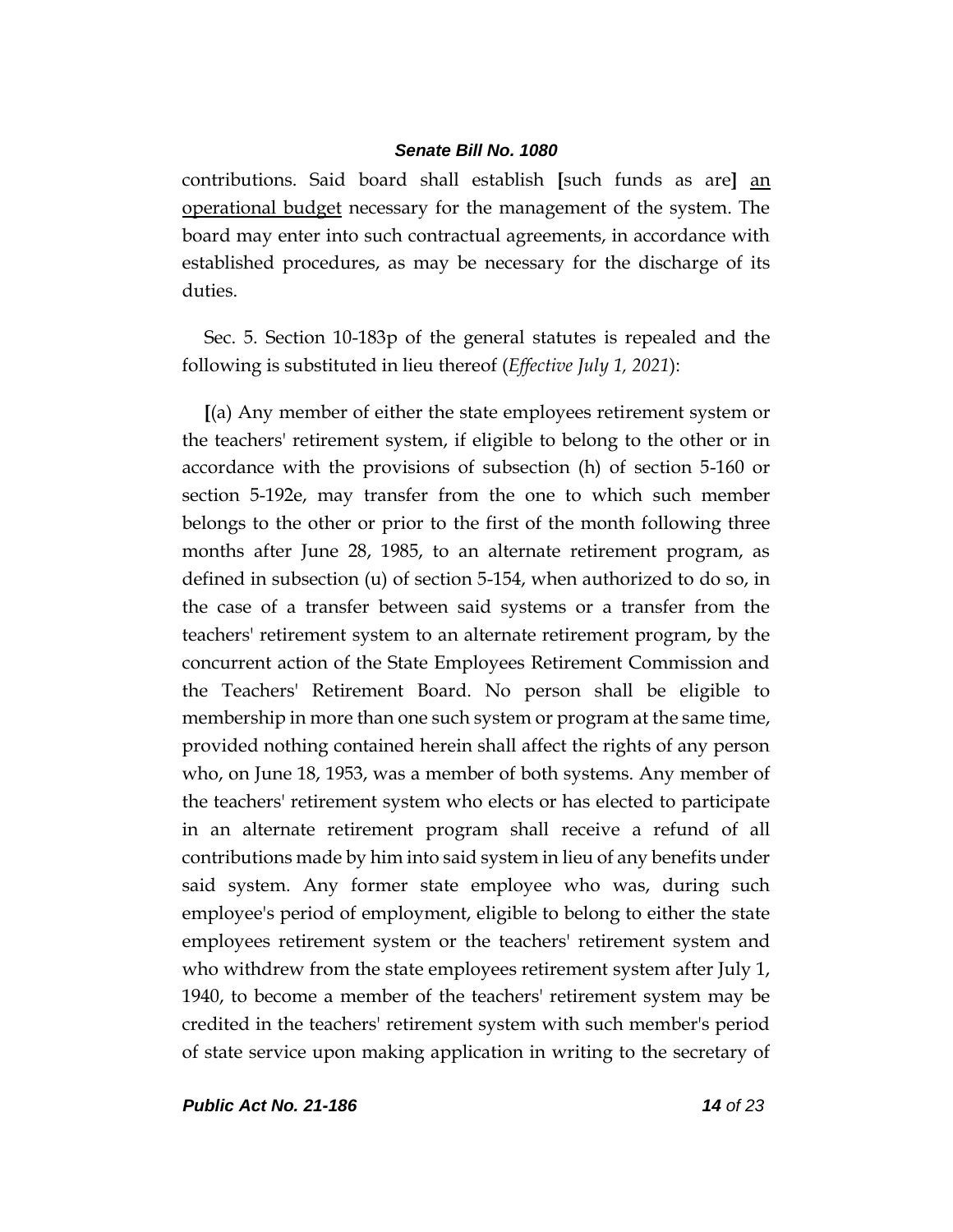the Teachers' Retirement Board and paying contributions for such period of service with credited interest from the date such service was rendered.

(b) No person who has creditable service as a member of the state employees retirement system and who transfers, on or after May 6, 1975, to the teachers' retirement system shall be entitled to benefits from the teachers' retirement system until such person has been a member of and contributed to said system for a period of one year. If such transferee dies or becomes disabled before completion of that one year, such transfer shall be deemed to be cancelled and such person shall be deemed to be a member of the state employees retirement system.**]**

Any member who is also a participant in an alternate retirement program, as defined in subsection (u) of section 5-154, the state employees retirement system or any other retirement system may purchase service credit in the Connecticut teachers' retirement system in accordance with section 10-183e, provided such member withdraws any and all employee funds and forfeits all employer contributions and earnings thereon in the respective system, other than the Social Security System or the nonregular military retirement system under 10 USC Chapter 1223, as amended from time to time. No person shall be eligible for membership in more than one such system or program at the same time for the same service.

Sec. 6. Section 10-183v of the general statutes is repealed and the following is substituted in lieu thereof (*Effective July 1, 2021*):

(a) (1) Except as provided in subdivisions (2) and (3) of this subsection and subsection (b) of this section, a teacher receiving retirement benefits from the system may not be employed by an employer in a teaching position receiving compensation paid out of public money appropriated for school purposes except that such teacher may be employed in such a position and receive no more than forty-five per cent of the maximum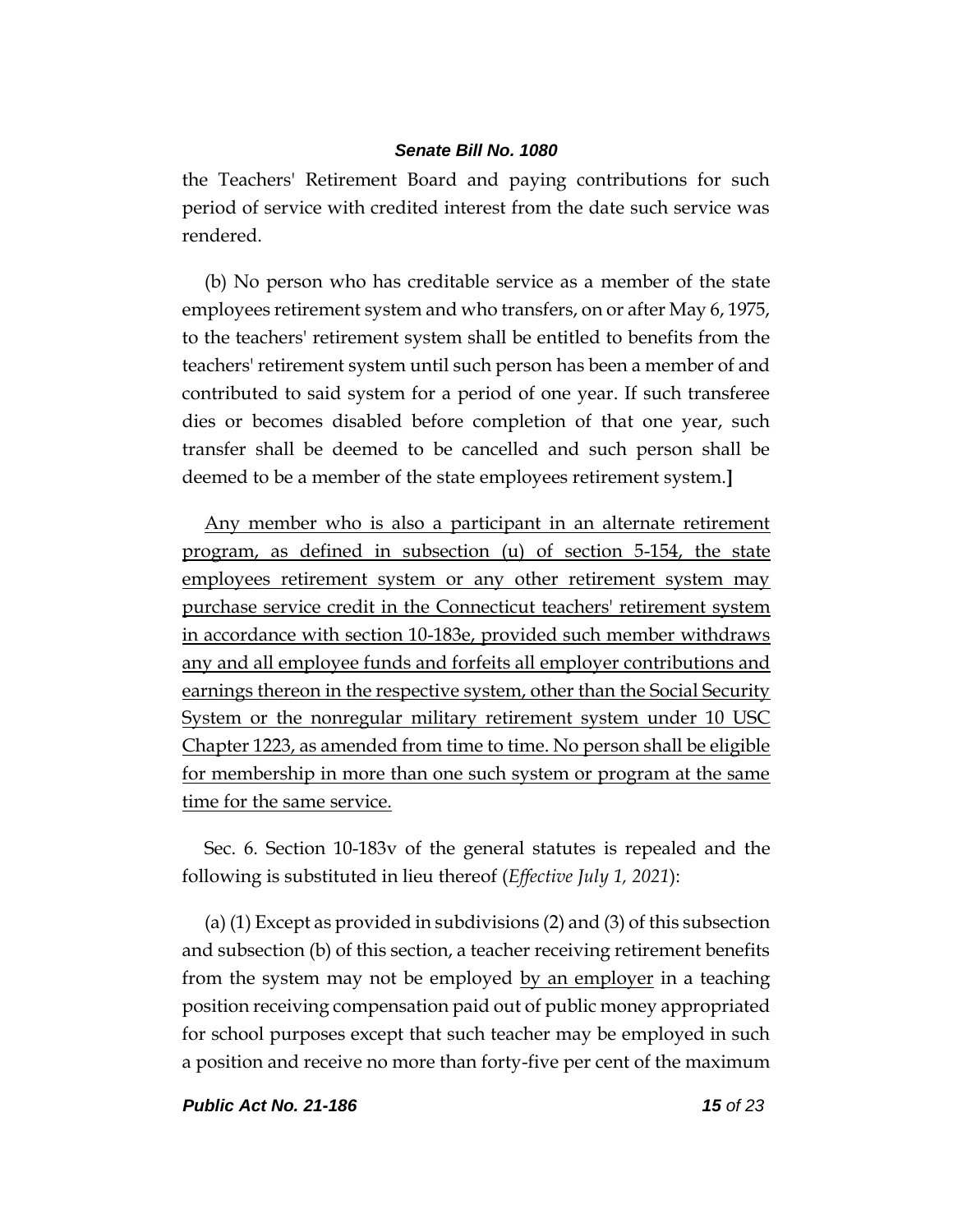salary level for the assigned position for each school year. Any teacher who receives in excess of such amount shall reimburse the board for the amount of such excess.

(2) Commencing July 1, 2016, to June 30, 2020, inclusive, the provisions of subdivision (1) of this subsection establishing a limitation on the compensation of a reemployed teacher and requiring the reimbursement of any amount received in excess of that limitation shall not apply to a teacher who (A) is receiving retirement benefits from the system based on thirty-four or more years of credited service, (B) is reemployed as a teacher in a district designated as an alliance district pursuant to section 10-262u, and (C) was serving as a teacher in that district on July 1, 2015.

(3) On and after July 1, 2016, a teacher receiving retirement benefits from the system may be employed in a teaching position and receive (A) compensation paid out of public money appropriated for school purposes, (B) health insurance benefits, and (C) other employment benefits provided to active teachers employed by such school system, provided such teacher does not receive a retirement income during such employment. Payment of such teacher's retirement income shall resume on the first day of the month following the termination of such employment. The compensation under subparagraph (A) of this subdivision shall be provided in accordance with subsection (c) of this section.

(4) Notice of employment under this subsection shall be sent to the board by the employer at the beginning and end of the school year, or assignment within the school year when reemployed for less than the full school year.

(b) A teacher receiving retirement benefits from the system may be reemployed for up to one full school year by a local board of education, the State Board of Education or by any constituent unit of the state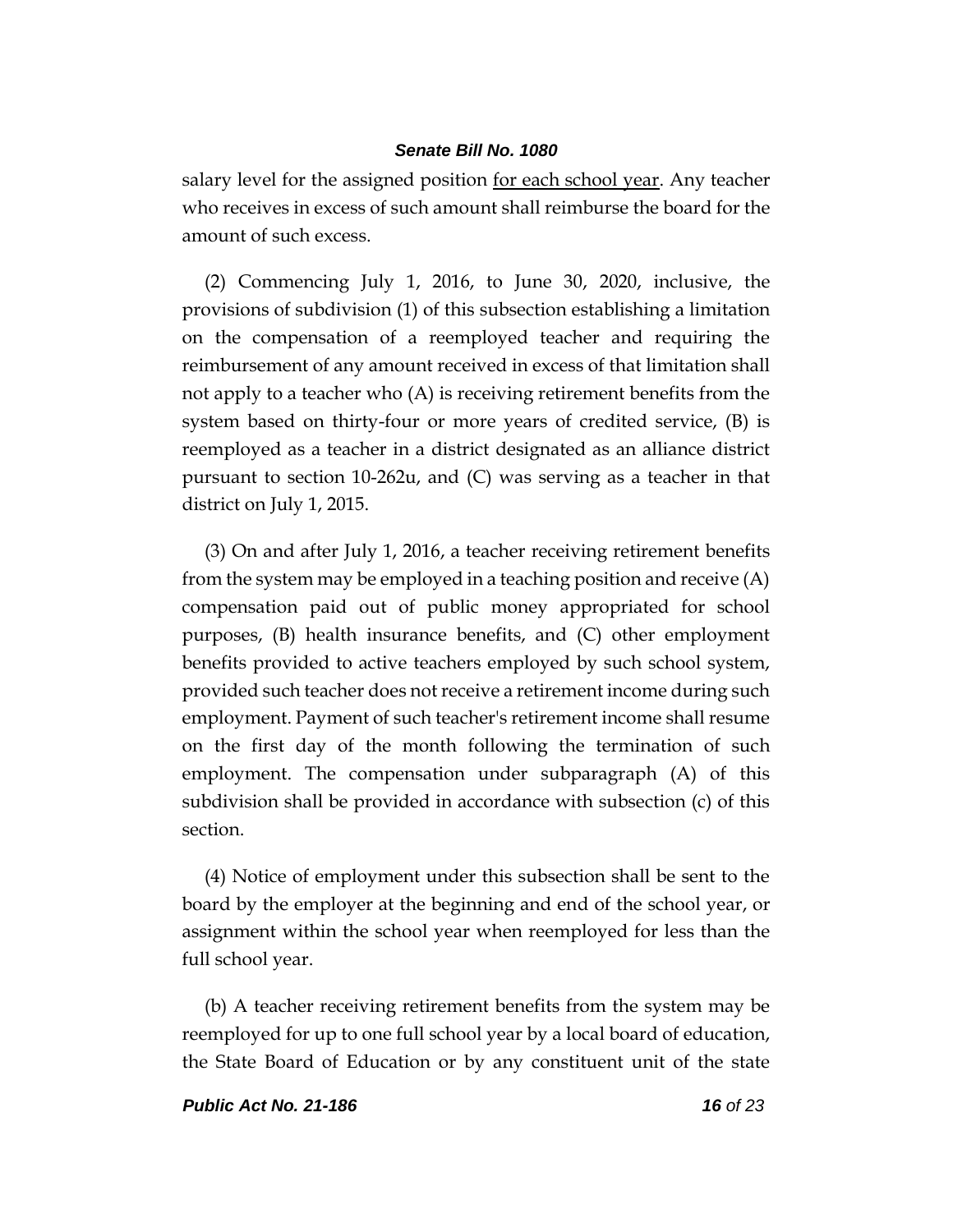system of higher education (1) in a position designated by the Commissioner of Education as a subject shortage area for the school year in which the teacher is being employed, (2) at a school located in a school district identified as a priority school district, pursuant to section 10- 266p, for the school year in which the teacher is being employed, (3) if the teacher graduated from a public high school in an educational reform district, as defined in section 10-262u, or (4) if the teacher graduated from an historically black college or university or a Hispanicserving institution, as those terms are defined in the Higher Education Act of 1965, P.L. 89-329, as amended from time to time, and reauthorized by the Higher Education Opportunity Act of 2008, P.L. 110-315, as amended from time to time. Notice of such reemployment shall be sent to the board by the employer and by the retired teacher at the time of hire and at the end of the assignment. Such reemployment may be extended for **[**an**]** one additional school year, not to exceed two school years over the lifetime of the retiree, provided the local board of education (A) submits a written request for approval to the Teachers' Retirement Board, (B) certifies that no qualified candidates are available prior to the reemployment of such teacher, and (C) indicates the type of assignment to be performed, the anticipated date of rehire and the expected duration of the assignment.

(c) The employment of a teacher under subsections (a) and (b) of this section shall not be considered as service qualifying for continuing contract status under section 10-151 and the salary of such teacher shall be fixed at an amount at least equal to that paid other teachers in the same school system with similar training and experience for the same type of service.

(d) No person shall be entitled to survivor's benefits under subsection (f) of section 10-183f, as amended by this act, as a result of reemployment under this section.

*Public Act No. 21-186 17 of 23* (e) The same option plan of retirement benefits in effect prior to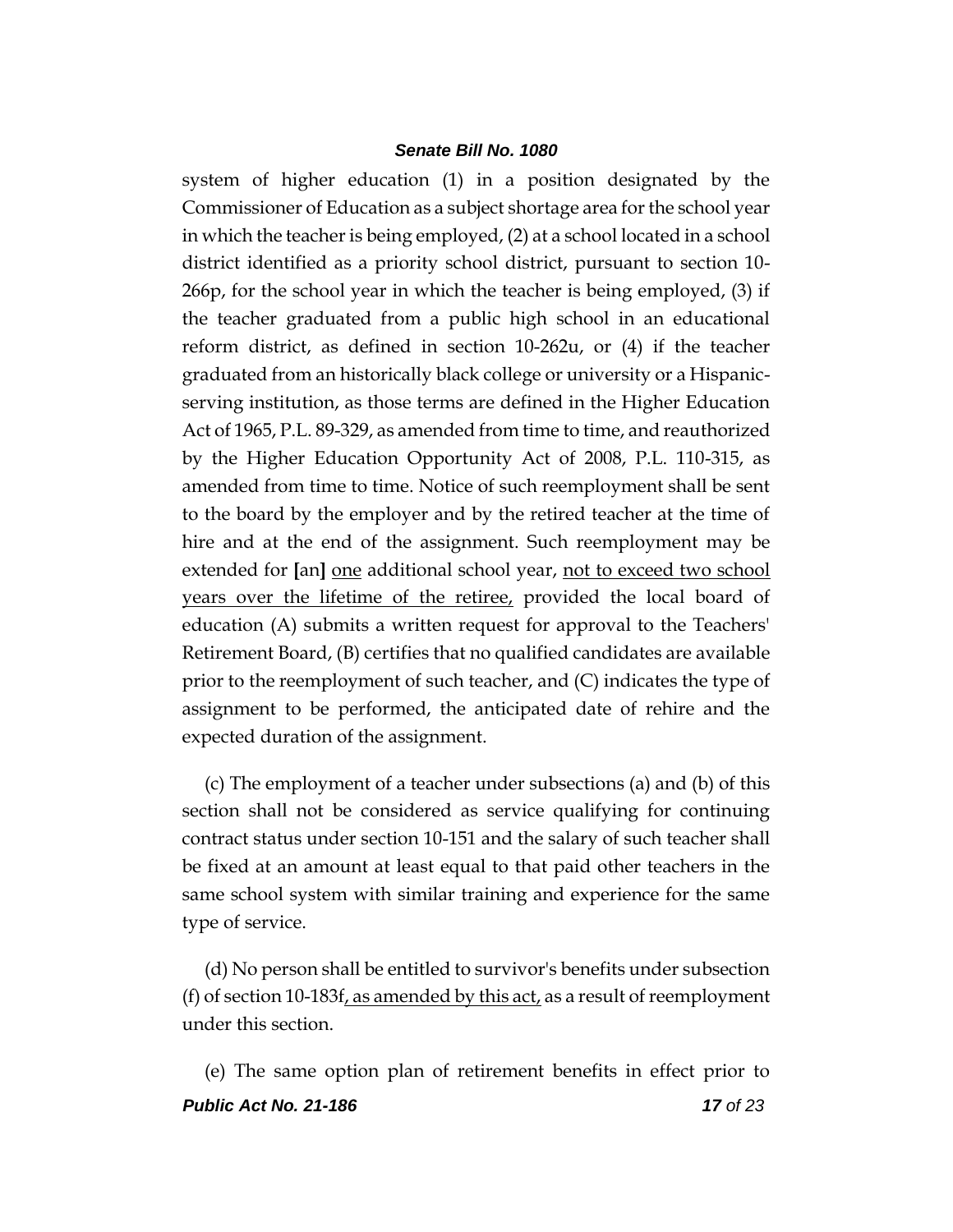reemployment shall continue for a reemployed teacher during reemployment.

(f) Any member in violation of any provision of this section, as determined by the board, shall be required to reimburse the board for all amounts such member received in excess of the amount permitted under this section. Such reimbursement shall be accomplished through an offset of all or a portion of the excess amount which can be recaptured commencing with the next immediate retirement benefit payment issued to such member. Such member may request an alternative payment method to reimburse the board for the excess amount through an acceptable alternative method agreed to by the board.

(g) In no event shall a retired member be permitted to revert to active status after the effective date of retirement, except a member may suspend their retirement benefit for reemployment purposes.

**[**(f)**]** (h) The provisions of this section in effect on June 30, 2003, revision of 1958, revised to January 1, 2003, shall be applicable to any person making contributions to the Teachers' Retirement System on June 30, 2003, in accordance with said provisions.

(i) For purposes of this section, "employed" and "reemployed" mean to hire, retain or otherwise procure the services of a retired teacher or member by an employer.

Sec. 7. Section 10-183y of the general statutes is repealed and the following is substituted in lieu thereof (*Effective July 1, 2021*):

Any member may appeal to the Teachers' Retirement Board for reconsideration of a decision of the board affecting such member. Such member shall submit with such appeal a written statement identifying the section of the general statutes that provides for the benefit to which such member claims he or she was entitled and denied and received a written denial for such request. Such appeal shall be made within ninety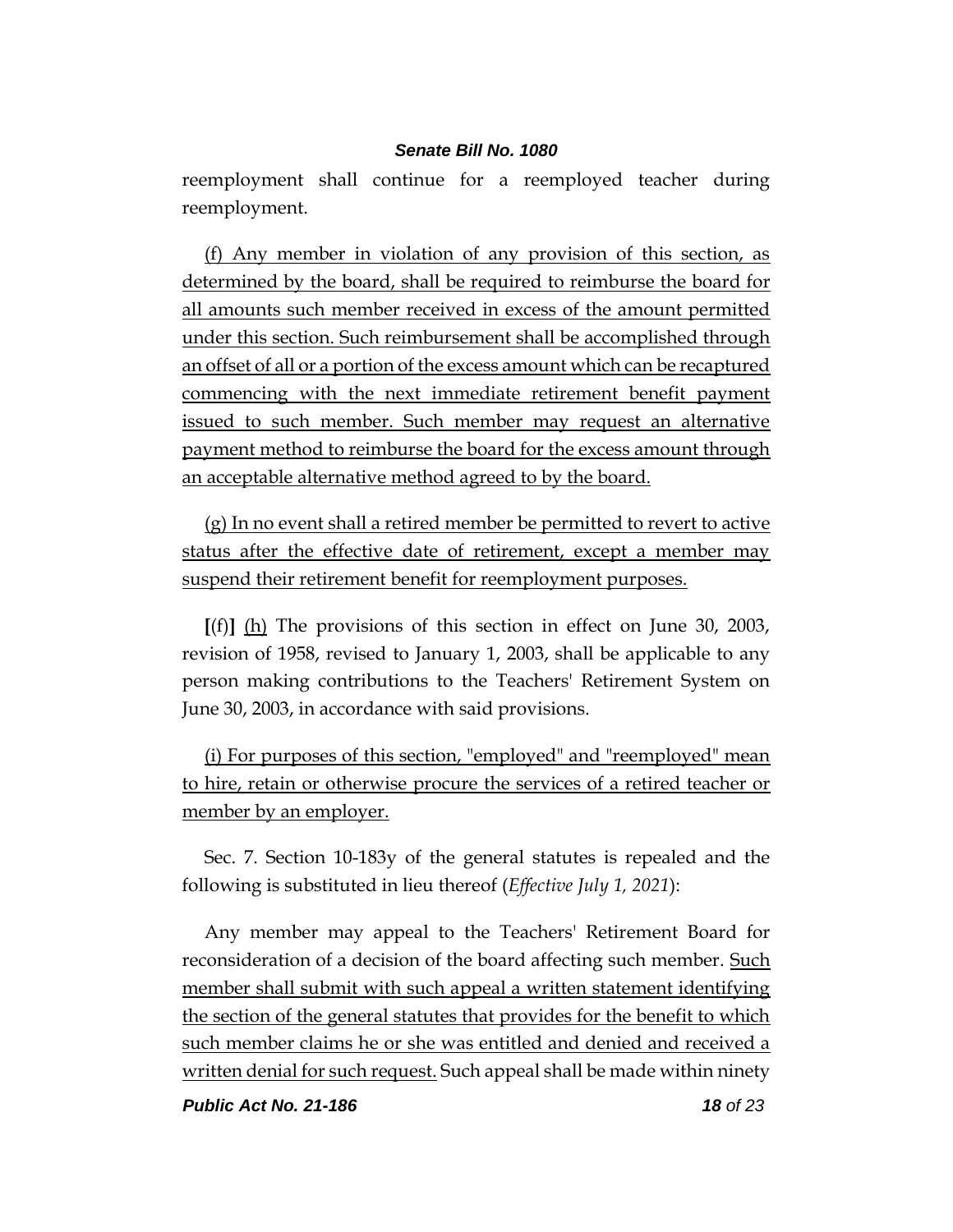days of the date of issuance of written notice of such decision. The board shall meet to review such member's records and, if requested in writing, allow such member to appear at such meeting. The board shall render a written decision within sixty days of receipt of such request for reconsideration.

Sec. 8. Section 10-183aa of the general statutes is repealed and the following is substituted in lieu thereof (*Effective July 1, 2021*):

(a) (1) An active member is eligible for a disability allowance if he or she has **[**(1)**]** (A) become disabled as a result of any sickness or injury incurred in the performance of his or her duty as a teacher, without regard to the member's accumulated years of service at the time the disability is incurred; or **[**(2)**]** (B) accumulated at least five years of service in the public schools and becomes disabled, without regard to whether the disability was incurred in the performance of his or her duty as a teacher.

(2) Any active member seeking a disability allowance shall submit to the board a formal application for disability allowance, which shall include the following: (A) The member's application; (B) the member's birth certificate or, in lieu thereof, a notarized statement supported by other evidence satisfactory to the board; (C) records of service, if such records are required by the board to determine a salary rate or years of creditable service; (D) a physician's statement of health for the member, including, but not limited to, medical reports and office notes from such physician; (E) in the case of a member who is married, a marriage certificate; (F) an employer's statement regarding work performance, attendance records and any other information regarding the member's disability; (G) the member's statement outlining the effect his or her impairment has on the ability to perform the duties of his or her occupation; and (H) any other documentation required by the board. For any formal application for disability allowance filed on or after July 1, 1986, upon a finding by the board that extenuating circumstances

*Public Act No. 21-186 19 of 23*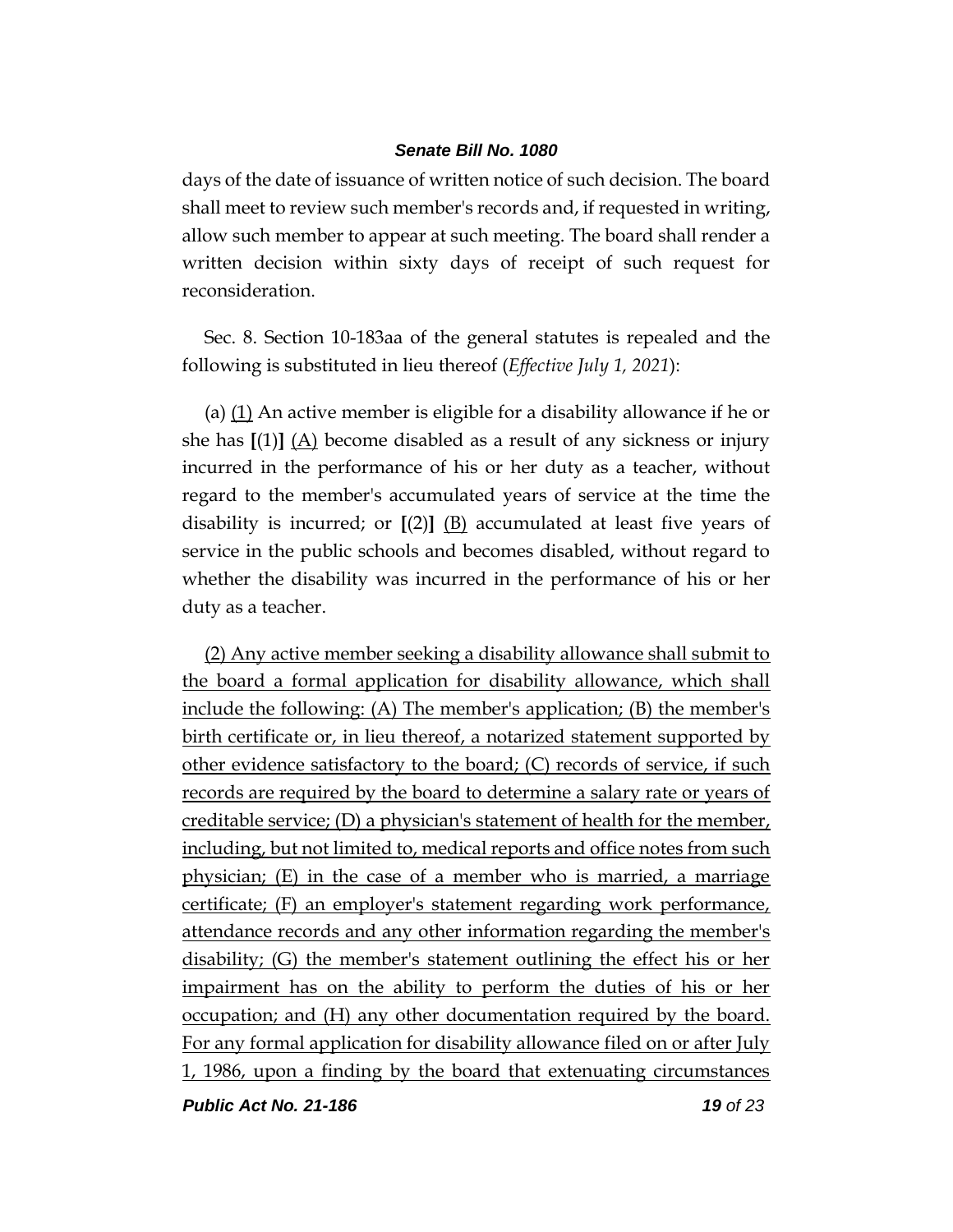relating to the health of an active member caused a delay in the filing of such member's complete formal application for disability allowance, the board may deem such application to have been filed up to three months earlier than the actual date of such filing.

(b) The disability allowance is computed as follows: Two per cent times credited service to the date of disability multiplied by average annual salary, provided such allowance shall not be less than fifteen per cent or more than fifty per cent of the member's average annual salary. In no case shall such disability allowance, less cost of living adjustments, plus any initial award of Social Security benefits and workers' compensation, exceed seventy-five per cent of the member's average annual salary.

(c) The board shall designate a medical committee to be composed of no more than five physicians. If required, other physicians may be employed to report on special cases. Such medical committee shall review each application for a disability allowance and shall make findings and recommendations in writing to the board. The medical committee shall perform additional examinations or case reviews as deemed necessary by the board. Members of such committee shall receive compensation for their services at a rate to be determined by the board.

(d) The disability allowance being paid to a member shall cease when and if the disability ends. The board may determine that a member's disability has ended if it finds, upon the recommendation of its medical committee, that the member has failed to pursue an appropriate program of treatment. In either event, such member shall receive credited service for the years he received such disability allowance subject to a maximum total credit of thirty years, or actual years of credited service to the date the disability commenced, whichever is greater. Such member, if eligible, may then (1) retire on a normal, early or proratable retirement benefit, or (2) retain a vested right to a deferred

*Public Act No. 21-186 20 of 23*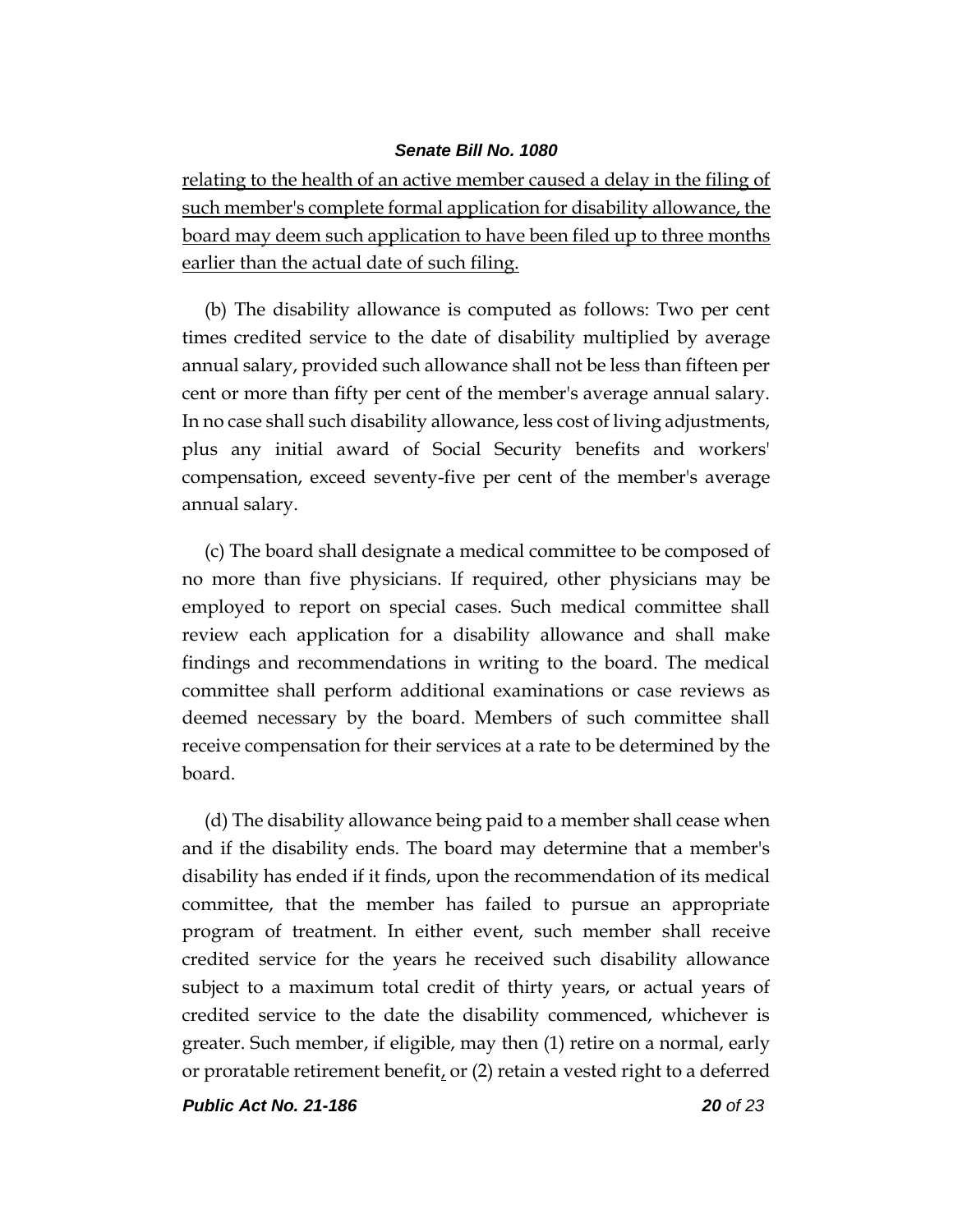normal, early or proratable retirement benefit. Upon attainment of the member's normal retirement date, as determined by his age and credited service, including the credited service granted by this subsection, the member's disability allowance shall convert to a normal or other service retirement, which shall be payable either in the normal form or under an optional payment form under section 10-183j. The board may require periodic medical examinations.

(e) No credit for a period of service of any kind prior to the months in which contribution therefor is made shall be given under this chapter or any special act in determining service in connection with an application for disability allowance other than for injury received in performance of duty as a teacher if such disability occurred within five years after contributions and required interest on account of such period were paid in full. The foregoing limitation shall not apply to (1) any reinstatement of prior Connecticut teaching service, or (2) credit obtained immediately after transfer from the state employees retirement system under this chapter for service previously credited in said system; but in the case of such transfer, no allowance on account of disability occurring within such five-year period, other than for injury received in performance of duty as a teacher, shall exceed the benefit which would have been payable by said system if transfer had not been made.

(f) During the first twenty-four months of payment of the disability allowance to a member, twenty per cent of all of such member's outside earned income or wages shall be offset against the disability allowance payable, unless the board determines that such earned income or wages are being paid as part of the rehabilitation of the member. At the expiration of such twenty-four-month period, if the total of the disability allowance and outside earned income exceeds one hundred per cent of average annual salary, the disability allowance will be reduced by the amount of such excess over one hundred per cent. The board shall adopt regulations, in accordance with the provisions of chapter 54, concerning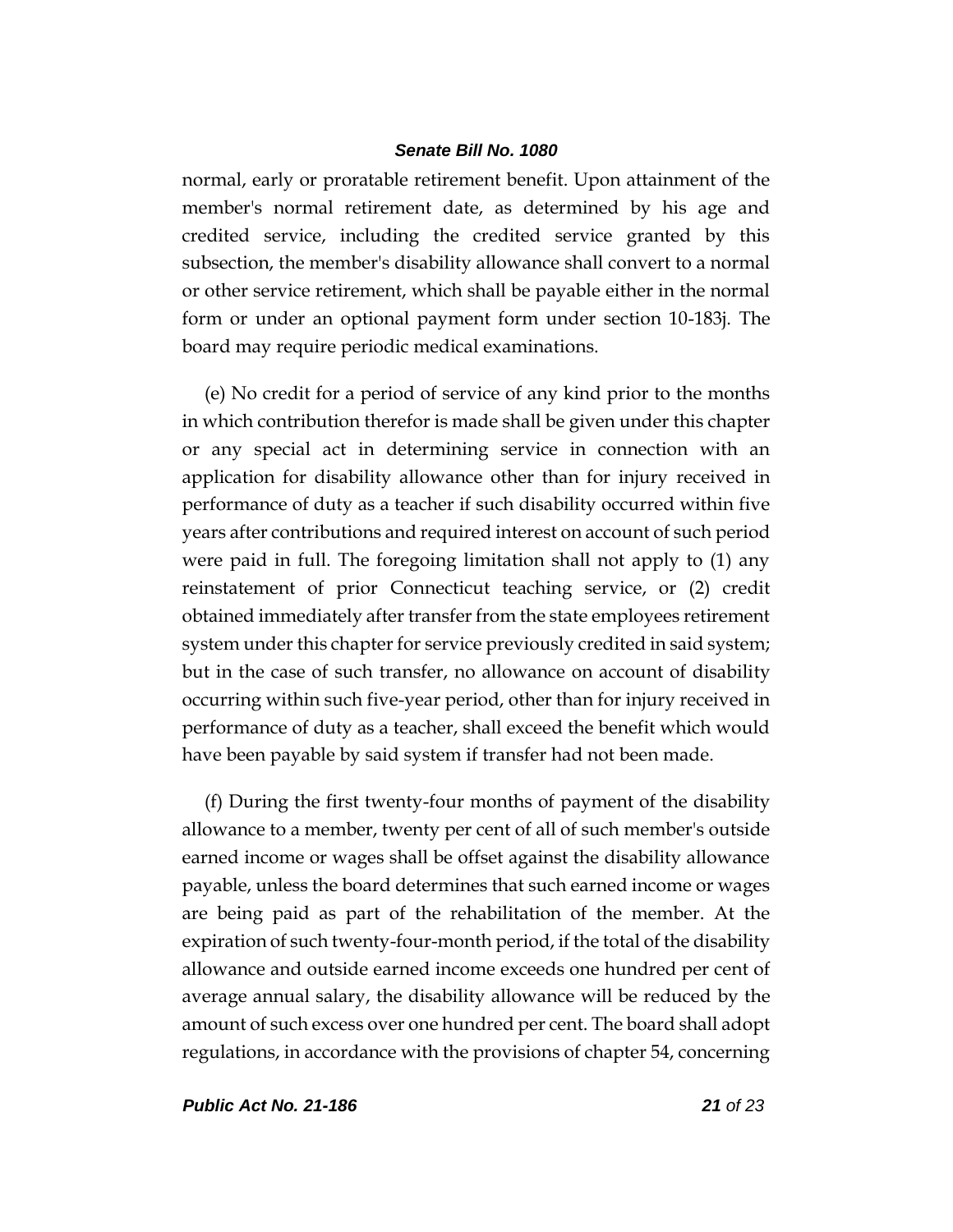procedures for verification of the income of members in receipt of a disability allowance.

(g) All members of the teachers' retirement system who are receiving disability payments under subsection (e) of section 10-183g of the general statutes, revision of 1958, revised to 1979, may, using a form provided by the board, elect to have their disability payments recomputed with regard to the percentage basis and pursuant to the provisions of this section and section 10-183bb. Such election shall not be revocable.

Sec. 9. (NEW) (*Effective July 1, 2021*) (a) The Teachers' Retirement Board shall establish a rollover account for each active, inactive and disabled member who submits a formal application of retirement, as defined in section 10-183b of the general statutes, as amended by this act. Any such member may make rollover contributions of any pretax assets maintained in an eligible retirement plan to such rollover account at any time within two months prior to such member's retirement date, as designated in such application. The board shall not accept any such rollover contribution after a member's retirement date. For purposes of this section, "eligible retirement plan" means an eligible retirement plan as defined in Section 402(c)(8)(B) of the Internal Revenue Code of 1986, or any subsequent corresponding internal revenue code of the United States, as amended from time to time.

(b) Commencing with retirements effective September 1, 2021, or later, any amount in a retired member's rollover account shall be distributed to such member in the form of an actuarially equivalent annuity for life, using the annuity rates adopted by the board for the selected retirement date and under the terms and conditions of the payment plan option the member selected on his or her formal application of retirement, as defined in section 10-183b of the general statutes, as amended by this act. If such member dies prior to the date of his or her retirement, the accumulated rollover funds shall be

*Public Act No. 21-186 22 of 23*